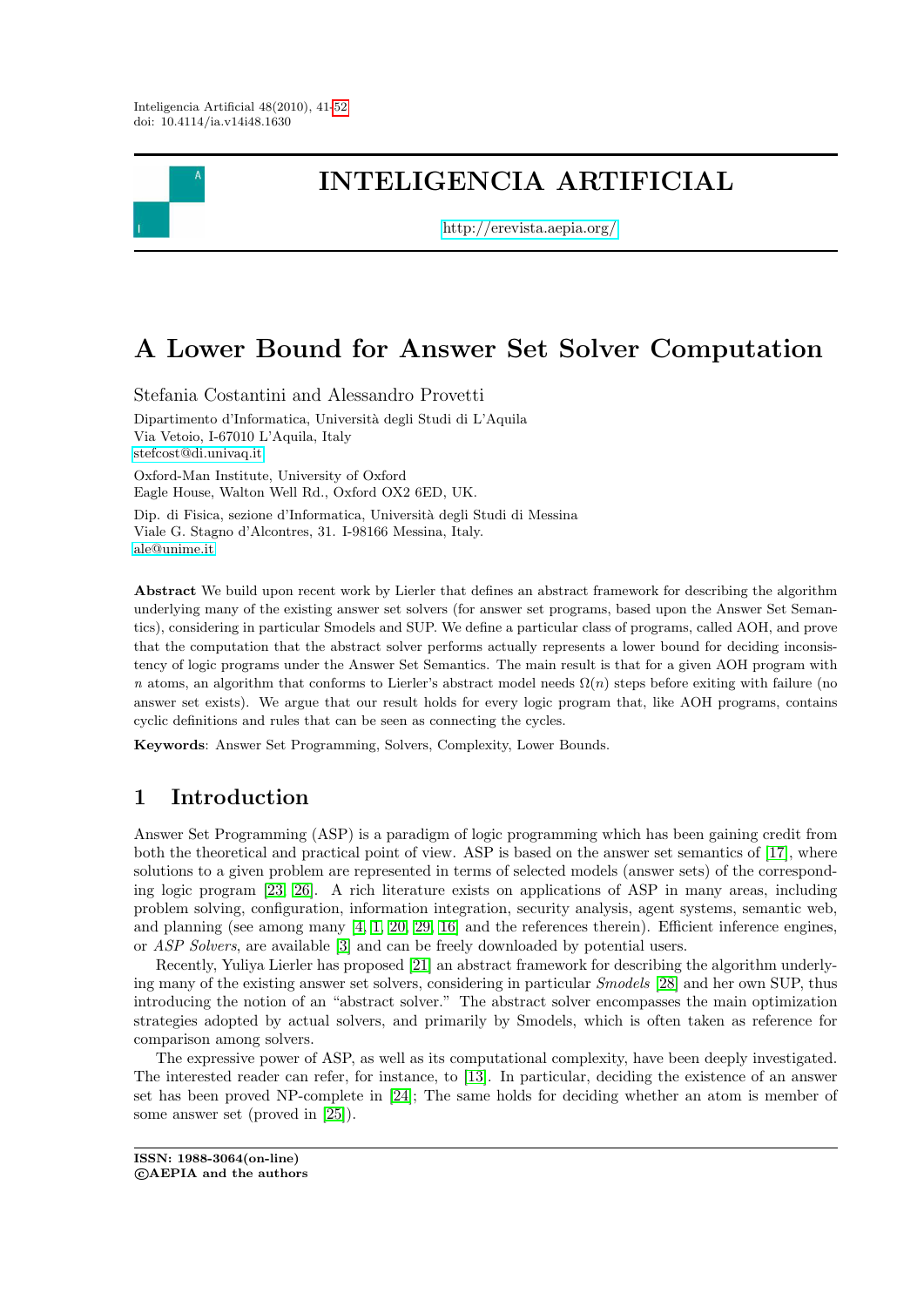A topic that has received less attention in the literature concerns the least number of steps that a solver relying upon this type of algorithm (essentially, a branch-and-bound recursion) takes in order to establish whether a given program is inconsistent, i.e., a lower bound for ASP solvers computation. This is of interest in order to understand whether the existing strategies work well, or what could be done better<sup>[1](#page-1-0)</sup>. Moreover, in a scenario were repeated calls to the inferential engine are needed (e.g., [re]planning as in [\[27\]](#page-11-12)) one should be careful in evaluating the time investment related to each call, even for instances computable in polynomial time.

In this article, we introduce a particular class of (inconsistent) programs,  $AOH$ -programs, and prove that for any AOH program with  $n$  atoms, the abstract solver must perform no less than  $n$  steps, i.e., its lower-bound complexity is  $\Omega(n)$ . We prove that this class of programs is significant, as every non-trivial inconsistent program has an AOH-program at its "core," hence our result extends to every logic program of given size.

The structure of the paper is as follows: in Section [2](#page-1-1) we provide the necessary background about lower bounds, ASP, some particular class of ASP programs and finally about the abstract ASP solver. In Section [3](#page-5-0) we examine the behavior of the abstract solver on a particular class of programs that we suitably define and in Section [4](#page-8-0) we argue in favor of the significance of this class and formulate a general lower-bound result. Finally, in Section [5](#page-9-0) we conclude.

### <span id="page-1-1"></span>2 Background

Once algorithms for solving a specific problem have been found one may wonder whether it is possible to design a faster algorithm or not, and may wish to compare the different algorithms not only in terms of the number of steps in the worst- or average-case, but also concerning the least number of steps that they perform on a significant class of inputs. Often, a *lower bound* for the problem can be given, which in this context is practically intended as the number of steps that an algorithm has to execute at least in order to solve the problem on an input belonging to a given (interesting) class<sup>[2](#page-1-2)</sup>.

As usual, thanks to the Θ-notation constant factors are ignored and instances of size smaller than some  $n_0$  are disregarded. Only the order of the lower bound is considered, as customary in terms of the function class expressing it.

Let  $f : \mathbb{N} \to \mathbb{R}$ ; the set  $\Omega(f)$  is defined as follows:  $\Omega(f) = \{g : \mathbb{N} \to \mathbb{R} \}$  $\exists c > 0$  and  $n_0 \in \mathbb{N}$ , such that  $\forall n \geq n_0 : g(n) \geq c f(n)$ 

I.e.,  $\Omega(f)$  is the set of all functions that asymptotically grow at least as fast as f, modulo constant factors.

### 2.1 ASP in a nutshell

Below, we briefly recall the basics about Answer Set Programming [\[4,](#page-10-0) [23,](#page-11-2) [26\]](#page-11-3). In this logical framework, a problem can be encoded —by using a function-free logic language— as a set of facts, rules and constraints that describes the (candidate) solutions. More specifically, an ASP-program, or in the following simply a logic program Π, is a collection of *rules* of the form

<span id="page-1-3"></span>
$$
H \leftarrow L_1, \dots, L_m, \text{ not } L_{m+1}, \dots, \text{not } L_{m+n}.\tag{1}
$$

where H is an atom,  $m \geq 0$ ,  $n \geq 0$ , and each  $L_i$  is an atom. The symbol not stands for default negation (often also called "negation-as-failure" or simply "negation"). Various extensions to the basic paradigm exist, but we do not consider here all of them as they are not essential in the present context. The lefthand side and the right-hand side of the clause are called head and body, respectively. As customary, a literal can be either an atom a (positive literal) or its negation, in this context denoted by not a (negative literal). Then, the head of a rule is a positive literal and its body is composed of literals. A rule with empty head is a *constraint* (the literals in the body of a constraint cannot be all true, otherwise they

<span id="page-1-2"></span><span id="page-1-0"></span><sup>1</sup>Victor Marek and Mirek Truszczynski, personal communications.

<sup>&</sup>lt;sup>2</sup>The general definition is that of a certain number of steps that *every* algorithm has to execute at least in order to solve a problem. As with the upper bounds, the notion of a step refers to an underlying machine model.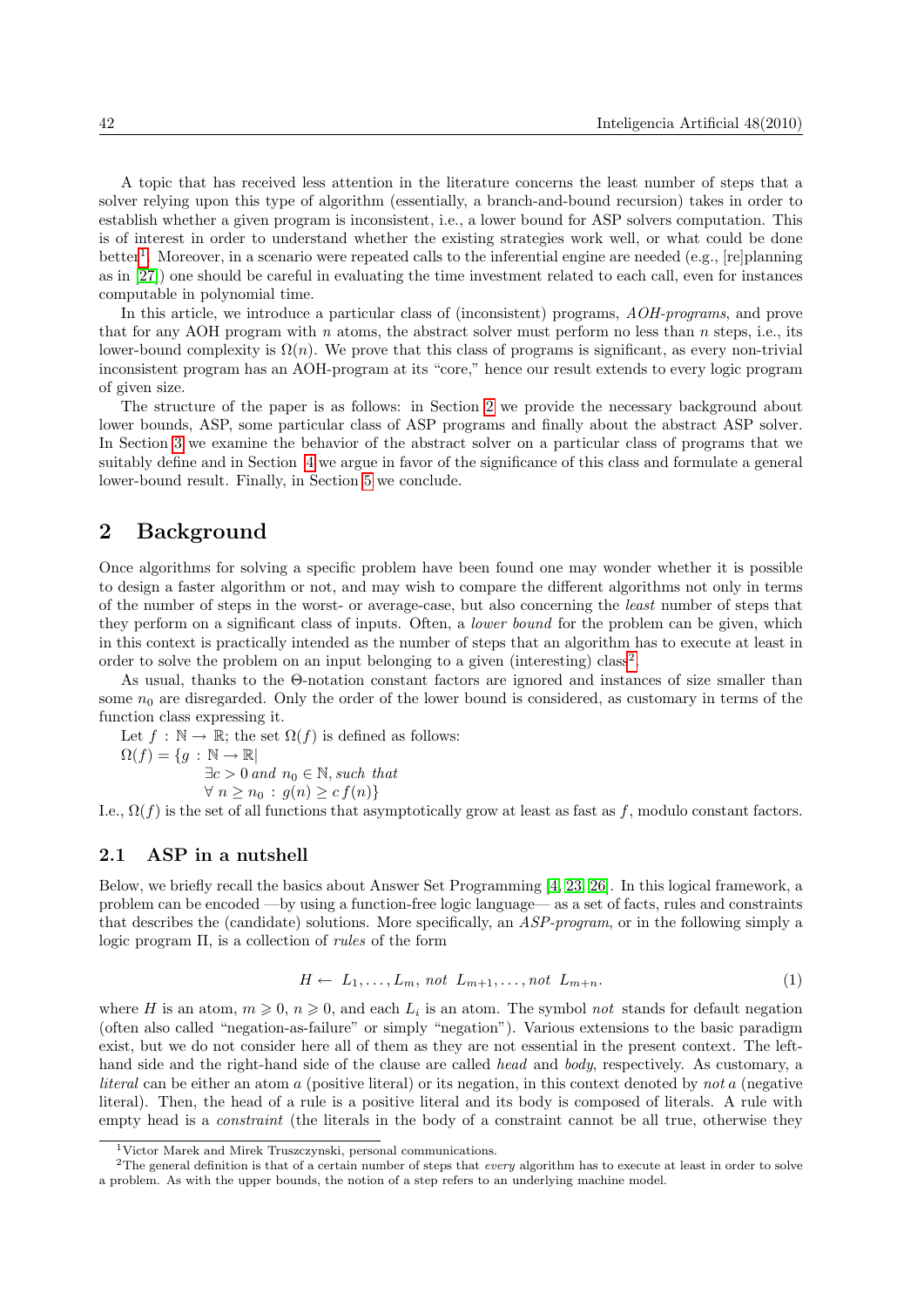would imply falsity). To the aim of better understanding the discussion below, assume a constraint to be rewritten as a plain rule as follows, where f is a fresh atom not occurring elsewhere in the program

$$
f \leftarrow not f, L_1, \ldots, L_m, not L_{m+1}, \ldots, not L_{m+n}.
$$

By  $Bodies(\Pi, H)$  or simply  $Bodies(H)$  if  $\Pi$  is fixed from the context we mean the (multi-)set of the bodies of all rules with head H.

The semantics of ASP is expressed in terms of answer sets (also called stable models [\[17\]](#page-11-1)). Consider first the case of a ground<sup>[3](#page-2-0)</sup> ASP-program  $\Pi$  which does not involve negation.

If Π is a ground, positive (i.e., no negative conditions in the body of rules) program, the unique answer set  $Cn(\Pi)$  is defined as the smallest set of literals constructed from the atoms occurring in  $\Pi$  which is closed under Π and it is either consistent or equal to the set of all literals. Such a definition is extended to any ground program P containing negation by considering the reduct  $\Pi^X$  of  $\Pi$  w.r.t. a set of atoms X obtained by means of the Gelfond-Lifschitz  $\Gamma$  operator introduced in [\[17\]](#page-11-1).

First,  $\Pi^X$  is defined as the set of rules of type [\(1\)](#page-1-3) of  $\Pi$  such that X does not contain any of the atoms  $L_{m+1}, \ldots, L_{m+n}$ . Clearly,  $\Pi^X$  does not involve negation. Let  $\Gamma(P, X) = J$  where J is the unique answer set of  $\Pi^X$ . The set X is an answer set for  $\Pi$  if it is a fixed point of  $\Gamma$ , i.e., when  $X = J$ . Equivalently, X is an answer set for  $\Pi$  if it is the (unique) answer set of  $P^X$ . In order to obtain an answer set in the form of the set of literals which are true w.r.t. that answer set, the definition can be rephrased into  $\Gamma(\Pi, X) = Cn(\Pi^X).$ 

Once a problem is described as an ASP-program Π, its solutions (if any) are represented by the answer sets of Π. Unlike other semantics, a logic program may have several answer sets, or may have no answer set, because conclusions are included in an answer set only if they can be justified. The following program has no answer set (and it is said to be *inconsistent* w.r.t. *consistent* programs, which admit at least one, possibly empty, answer set):  $\{a \leftarrow not \ b. \ b \leftarrow not \ c. \ c \leftarrow not \ a.\}$ . The reason is that in every minimal model of this program there is a true atom that depends (in the program) on the negation of another true atom. Checking for consistency means checking for the existence of answer sets. For a survey of this and other semantics of logic programs with negation, the reader may refer to [\[2\]](#page-10-3).

Let us now consider program  $\pi_1$  consisting of three rules:

$$
r \leftarrow p. \qquad p \leftarrow not \ q. \qquad q \leftarrow not \ p.
$$

Such program has two answer sets:  $\{p, r\}$  and  $\{q\}$ . If we add the rule (actually, a constraint)  $\leftarrow q$  to  $\pi_1$ , then we would rule out the second answer sets, since it violates the new constraint.

This simple example reveals the core of the usual approach followed in formalizing/solving a problem with ASP. Intuitively speaking, the programmer adopts a "generate-and-test" strategy: first (s)he provides a set of rules describing the collection of (all) potential solutions. Then, the addition of constraints rules-out all those answer sets that are not desired real solutions.

Given a rule  $\gamma$  in a language L, the *grounding* of  $\gamma$  w.r.t. L is the set of all ground rules obtainable from  $\gamma$  through (ground) instantiation using the constant symbols of  $\mathcal{L}$ . Usually, given a program P and a rule  $\gamma \in P$ , we will consider the grounding of  $\gamma$  w.r.t. the language underlying P. The grounding of a set of rules is defined similarly. Given a (not necessarily ground) program  $P$ , a set of atoms is an answer set for  $P$  if it is an answer set for the grounding of  $P$ . In the following, we will always implicitly consider ground programs, i.e., equivalently, propositional logic programs.

An ASP solver is an inferential engine that computes the answer sets of an arbitrary ASP program given as input. Several ASP solvers are now available [\[3\]](#page-10-2), each of them being characterized by valuable features and language extensions that simplify the programming activity. As it is well-known, ASP solvers produce the grounding of the input program as a first step; the actual inferential activity is hence carried out on ground programs only<sup>[4](#page-2-1)</sup>.

The expressive power of ASP, as well as, its computational complexity have been deeply investigated. The interested reader can refer, for instance, to [\[13\]](#page-11-9). In particular, deciding the existence of an answer

<span id="page-2-0"></span> $3$ As customary, a term (atom, literal, rule, ...) is ground if no variable occurs in it. A ground program is a program that contains no variables.

<span id="page-2-1"></span><sup>4</sup>Presently, ASP solvers perform a complete grounding before starting inference; Asperix [\[19\]](#page-11-13) is an exception as it performs on-the-fly grounding. Several research efforts are now addressing this limitation.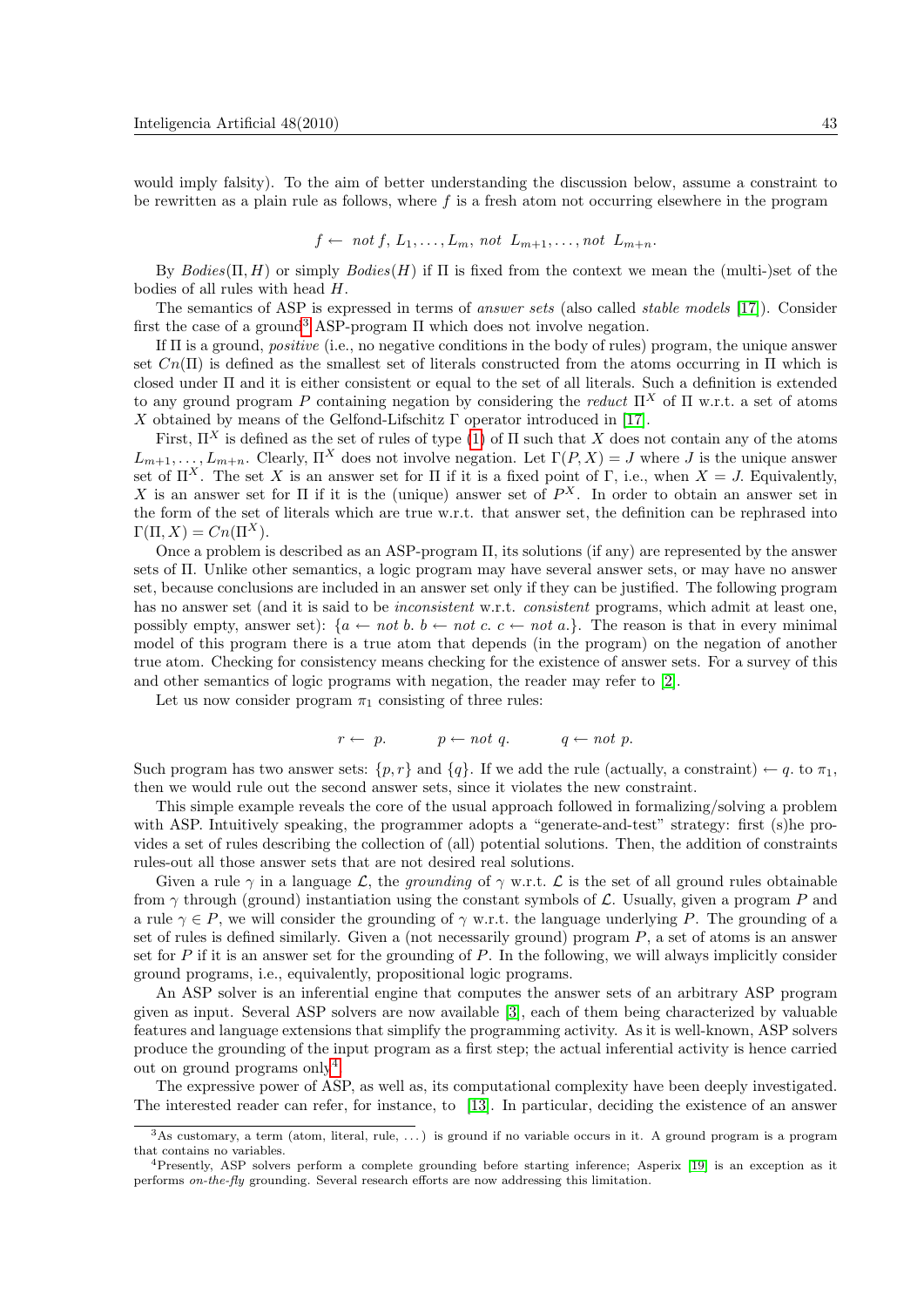set has been proved NP-complete in [\[24\]](#page-11-10) and the same for deciding whether an atom is a member of some answer set (proved in [\[25\]](#page-11-11)). The reader can also see [\[4,](#page-10-0) [14\]](#page-11-14), among others, for a presentation of ASP as a tool for declarative problem-solving.

### 2.2 Kernel Programs

Below we summarize the features of a special class of logic programs, kernel programs, introduced in [\[7\]](#page-10-4) and discussed at length in [\[10\]](#page-10-5) and [\[12\]](#page-11-15).

The kernel form is a normal form, in the sense that (as proved in [\[10\]](#page-10-5)) any logic program under the answer set semantics admits an equivalent kernel program, i.e., one which has the same answer sets, modulo some projection. Transforming a program into the corresponding kernel normal form eliminates i) all literals that are true/false in all answer sets and ii) literals that would be irrelevant w.r.t. consistency and number of answer sets of the program. As it is well-known, case i) contains at least the atoms which are true (resp. false) in the Well-founded semantics of the program. That semantics is three-valued and provides the set of atoms which are deemed true and false, while the other atoms are assumed to have truth value undefined.

If  $\Pi$  is a logic program, we denote by  $WFM(\Pi) = \langle T, F \rangle$  the well-founded model of  $\Pi$ . It can be obtained in the form of the set of literals which are true/false [\[22\]](#page-11-16) by iterating the double application of the  $\Gamma$  operator over a set of atoms  $I: \Gamma^2(\Pi, I) = \Gamma(\Pi, \Gamma(\Pi, I))$ . The existence of a fixpoint for  $\Gamma^2$  iterated from  $\emptyset$  is guaranteed and the process terminates.

A program  $\Pi$  is said WFM-irreducible whenever  $WFM(\Pi) = \langle \emptyset, \emptyset \rangle$ . That is, in WFM-irreducible programs all the atoms are undefined under the well-founded semantics. As discussed in [\[9,](#page-10-6) [10\]](#page-10-5), these are exactly the atoms that are relevant for deciding whether answer sets exist, and for finding them. Below is the definition of programs in kernel form.

**Definition 2.1** A logic program  $\Pi$  is in kernel normal form (or, equivalently,  $\Pi$  is a kernel program) if and only if the following conditions hold.

- 1. Π is WFM-irreducible;
- 2. every rule has its body composed of negative literals only;
- 3. every atom in  $\Pi$  occurs in the body of some rule;

Clearly, kernel programs contain no facts (else the WFM would not be empty). Also, it is easy to see that, in kernel programs, each atom occurs as the head of some rule and, since they are undefined w.r.t. well-founded semantics, it is either part of a cyclic definition or defined using atoms that are part of a cycle (the notion of cycle is formally defined and developed in [\[12\]](#page-11-15)).

For programs in kernel normal form, every supported model is stable [\[8,](#page-10-7) [9\]](#page-10-6), where a supported model M is such that for every atom  $a \in M$  some  $B \in Bodies(a)$  is true w.r.t. M. We may also notice that kernel programs are tight, i.e., do not contain positive loops (which is obvious, as no atom occurs positively). For tight programs, the same result has been proved in [\[15\]](#page-11-17).

The kernel normal form can be obtained by means of a normalization algorithm (see [\[12\]](#page-11-15) which carefully exploits the BDFZ program rewriting w.r.t. the WFM described in [\[6\]](#page-10-8). After a preliminary grounding phase and the finding of positive cycles (a concept that is mapped of graph-theoretic properties of the dependency graph representing the program), BDFZ transforms the program into a (unique) program remainder Π obtained by iterating a straightforward extension of the above-mentioned Gelfond-Lifschitz ˆ operator Γ, i.e., by i) deleting every rule instance with a body literal which is false w.r.t.  $WFM(\Pi)$ , and ii) removing from the remaining rule instances the body literals which are true w.r.t.  $WFM(\Pi)$ . Atoms involved in positive cycles will be false in  $WFM(\Pi)$  unless they are also defined in (and supported by) other rules external to the cycle itself. We exploit this concept to rid programs from positive cycles.

The kernelization algorithm (formally described in [\[11\]](#page-10-9)) performs, as a first step, a simplification of the given program  $\Pi$  w.r.t. the well-founded semantics  $WFS(\Pi)$  by means of BDFZ. As a second step, the kernelization algorithm performs top elimination, i.e., it eliminates all ground rules whose head is an atom which never appears in the body of a rule. Finally, a Positive Condition Elimination procedure produces the result  $ker(\Pi)$ . The aim of this step is to eliminate all the remaining positive body literals,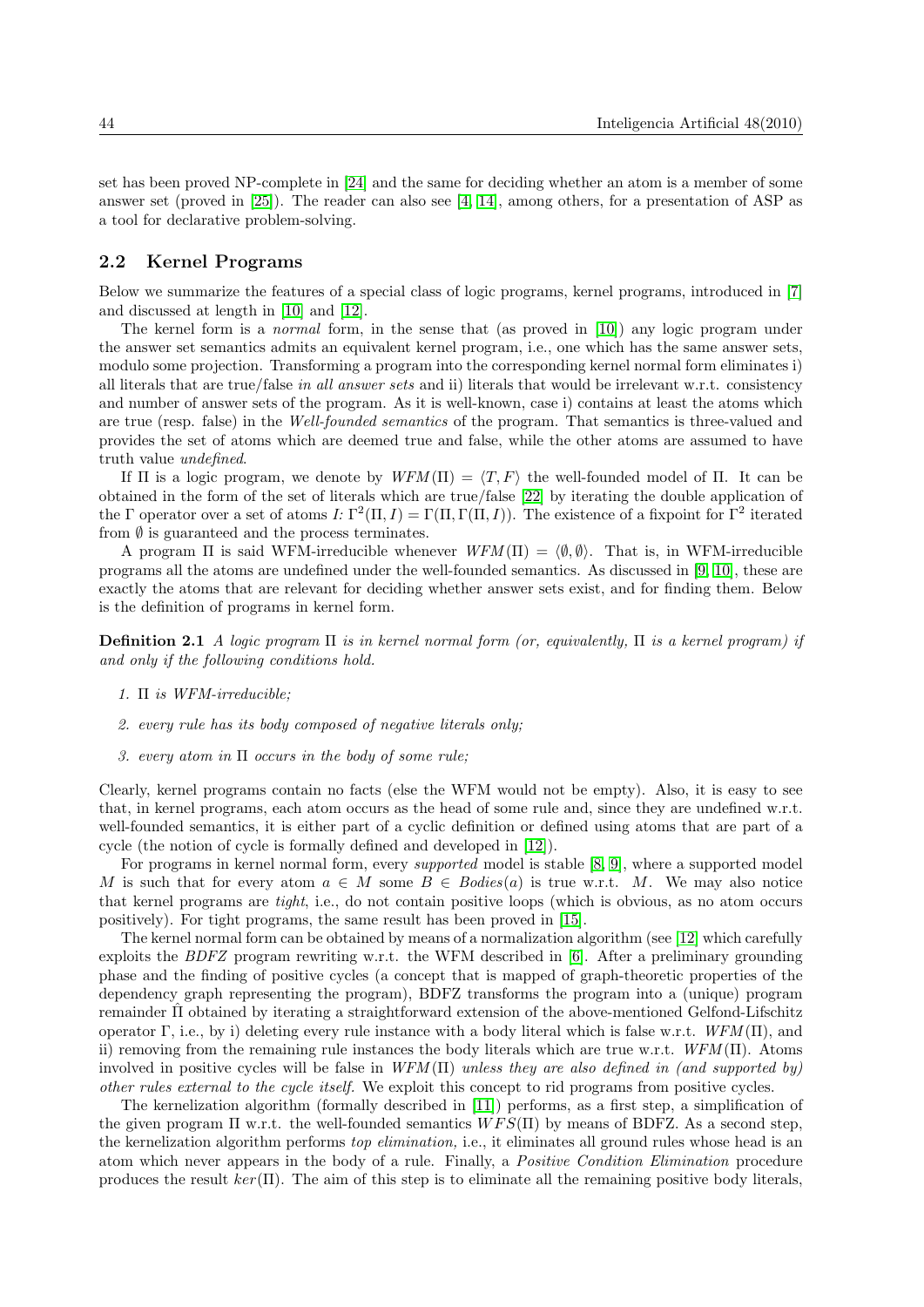since they amount to nothing but "intermediate steps" between relevant atoms, and are immaterial to the existence and number of answer sets.

As proved in [\[9\]](#page-10-6), the answer sets of  $ker(\Pi)$  and the answer sets of  $\Pi$  are in correspondence, in the sense that they are in the same number, and the latter can be obtained from the former. In particular, given a answer set S of  $ker(\Pi)$ , a stable model of the original program  $\Pi$  can be obtained as follows:

- (i) apply the Gelfond-Lifschitz transformation to  $\Pi$  w.r.t. S, and
- (ii) compute the Least Model of the resulting (positive) program.

### 2.3 An Abstract Answer Set Solver

In the following, as it is customary in ASP solvers we will indicate ← with :−, and we will interpret it as an implication, where if the body of the rule is true (w.r.t. a given answer set) then the head must be true as well. If instead the body is false, then the head is false as well unless it is made true via some other rule.

The complement  $\overline{l}$  of literal l is such that, for atom a, we have  $\overline{a} = not a$  and  $\overline{not a} = a$ . If B is a set of literals, by  $\overline{B}$  we mean a set of literals composed of the complements of all the literals in  $B$ ; by  $B^+$  we take the set of positive literals occurring in B. For a given program  $\Pi$ , let  $\mathbb{H}_{\times}$  be the set of all literals that can be defined using the atoms appearing in Π.

The abstract solver is described by means of *steps*, or *transition rules*, that can be applied to *states*. A state here is either Ø, or FailState, or a set  $M \subseteq \mathbb{H}_{\times}$ . Each literal l in M can be further annotated using a 'd' superscript, as in  $l^d$ . Literals in the current state M are those that have been deemed true up to that point. Each annotated literal has been assumed to be true, where the others have been assigned true by some of the transition rules. A literal l is assigned (w.r.t. unassigned) in state  $M$  (or for short by M) if either l or  $l^d$  or  $\overline{l}$  occur in M. Sometimes, states will be treated as sets, regardless the order of literals and the annotations.

The abstract solver starts from state  $\emptyset$  and from a given formula (in this case a logic program  $\Pi$ ) and applies transition rules until it reaches either a FailState state, or a final state M where each atom in  $\sigma$ occurs in some literal in  $M$ , and  $M$  is consistent, i.e., it is not the case that both a literal and its negation (whatever their annotations) occur in  $M$ . The set of possible transitions from the empty state to final states can be represented as a graph  $DP_{\Pi}$  where *terminal nodes*, i.e., nodes with no out-going arcs, are either *FailState* or states where no transition is applicable.

We summarize below from [\[21\]](#page-11-7) the transition rules that define the basic version  $ATLEAST_{\Pi}$  of the abstract solver. Capital letters  $M, M', C, P, Q, \ldots$  denote states. A transition rule has the form  $M \Rightarrow M'$ and is applicable (determining a *step* to be performed or, equivalently, a new arc of  $DP<sub>II</sub>$  to be created) if its condition is satisfied by  $M$ . By mentioning a rule, we implicitly assume that it is a rule occurring in Π.

Decide (D):

if  $l$  is unassigned by  $M$ .

Fail  $(F)$ :

 $M \Rightarrow$  FailState if M is inconsistent and M contains no decision literal.

Backtrack (B):

 $M \Rightarrow M l^d$ 

 $P \, l^d \, Q \Rightarrow P \, \overline{l}$  if  $P \, l^d \, Q$  is inconsistent and Q contains no decision literal.

Notice that the definition of  $\Rightarrow$  B includes strategic aspects that are found in most solvers. (i) Backtracking is performed to the last decision that has been taken, i.e., literal  $l^d$ : this comes from the assumption that part Q of initial state M contains no decision literal. The negation  $\overline{l}$  is added to the new state  $M' = P \bar{l}$  as a plain true literal, not as a decision. Notice that adding  $\bar{l}$  to the new state prevents l to be decided again later, as it is already assigned. However, if later on a backtracking should be performed to a literal which occurs earlier than  $l^d$  in M, the assignment would then be retracted, and then l could be decided again, though in a new context.

Unit Propagate 
$$
(UP)
$$
: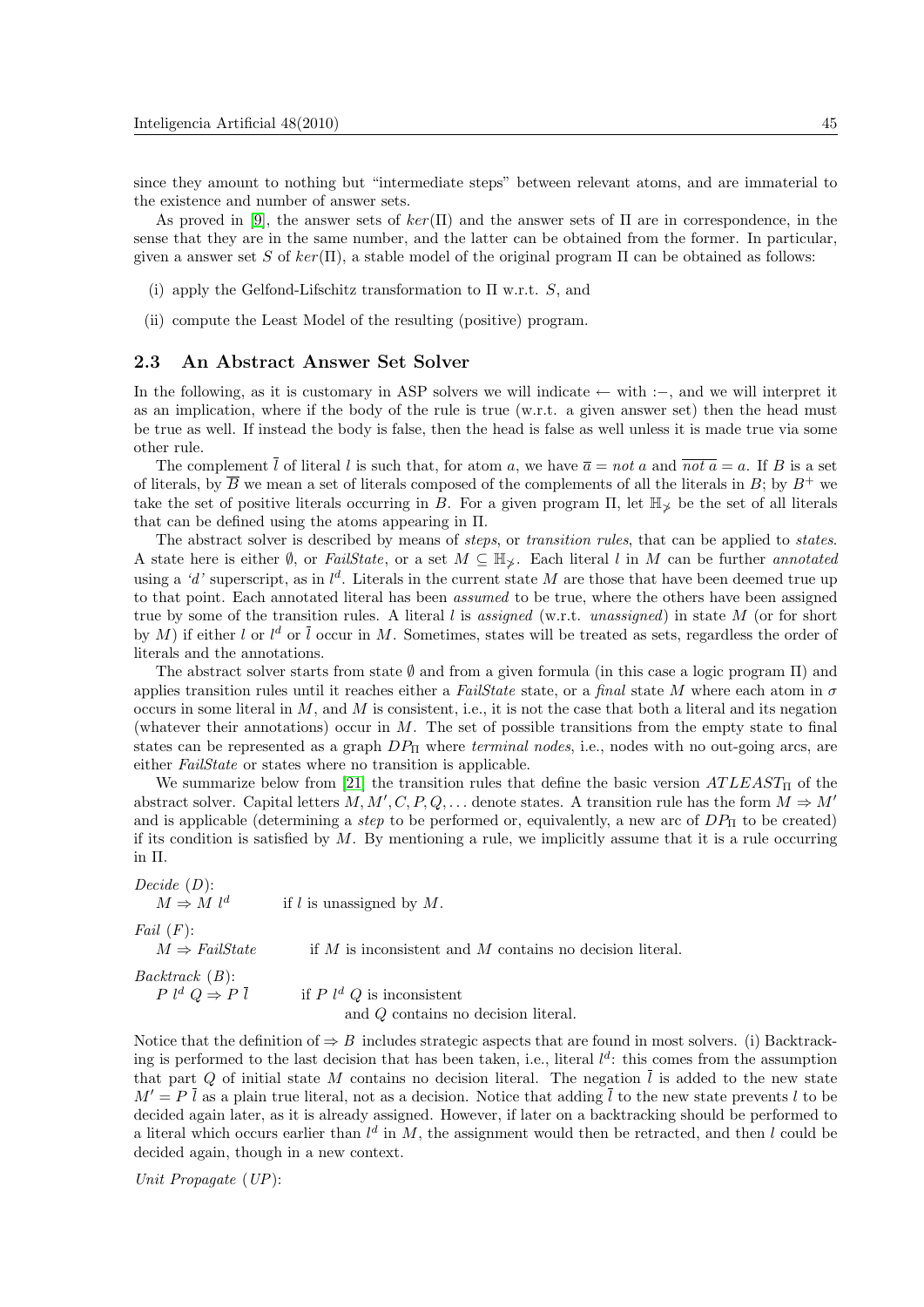$M \Rightarrow M a$  if we have a rule  $a := B$  and  $B \subseteq M$ .

I.e., the head of a rule with body true (w.r.t.  $M$ ) is added to the new state.

All Rules Canceled (ARC ):

 $M \Rightarrow M$  not a if for all  $B \in \text{Bodies}(a), \overline{B} \cap M \neq \emptyset$ 

I.e., the negation not  $a$  of the head  $a$  is added to the new state if all the bodies  $B$  of rules with head a are false w.r.t. M which in fact includes the negation of some literal in B.

Backchain True (BT):

 $M \Rightarrow M B$  if we have a rule  $a := B, a \in M$  (whatever its annotation in M), and for all  $B' \neq B$ ,  $B' \in \text{Bodies}(a)$  we have  $\overline{B'} \cap M \neq \emptyset$ 

I.e., if an atom a belongs to M and all but one body of a rule with head a are false (w.r.t. M), then the literals occurring in the only remaining body are added to the new state (which means that they are deemed true) as in supported models atoms may occur only if derivable via a rule.

Backchain False (BF):

 $M \Rightarrow M \bar{l}$  if we have a rule  $a : -l, B$  such that not  $a \in M$ , and  $B \subseteq M$ .

I.e., if atom a is false w.r.t.  $M$  (as  $M$  contains its negation not  $a$ ) and if we have a rule where all literals in the body but one are true (w.r.t.  $M$ ) then this last literal is deemed false, thus justifying the falsity of a.

As proved in [\[21\]](#page-11-7), the terminal nodes of the graph  $DP_{\Pi}$  other than FailState generated by  $ATLEAST_{\Pi}$ are consistent states and represent in particular all the supported models of Π (which in the case of kernel and, more generally, of tight programs correspond to all the answer sets). Moreover, *FailState* is reachable only if no supported model exists.

The Smodels solver and all the other solvers that accept programs that are not *tight* will have to apply another transition rule called Unfounded; it is needed in order to deem false all atoms that are involved in positive circularities in Π and cannot be deemed true by any other rule. With this additional transition rule the above results extends, i.e., the terminal nodes of the graph  $DP_{\Pi}$  other than FailState correspond to all the answer sets of given program  $\Pi$  and FailState is reachable only if  $\Pi$  is inconsistent.

## <span id="page-5-0"></span>3 Understanding the lower bounds for SMODELS-like Algorithms

In the discussion that follows we resort to the previous description  $ATLEAST_{\Pi}$  of the abstract solver, as we will consider a class of programs composed of kernel programs only. This is however without loss of generality, as we may notice that any solver might in principle detect the fact that a given program is negative (if no positive literal occurs in bodies) and omit the application of Unfounded.

Consider the following inconsistent kernel program  $\pi_6$ , containing 6 distinct atoms (thus,  $n = 6$ ).

$$
p := not p, not a_1, not a_2.
$$
 (1)  
\n
$$
q := not q.
$$
  
\n
$$
q := not a_1, not a_2.
$$
 (2)  
\n
$$
a_1 := not b_1.
$$
  
\n
$$
b_1 := not a_1.
$$
  
\n
$$
a_2 := not b_2.
$$
  
\n
$$
b_2 := not a_2.
$$

The reason why this program is inconsistent relies in its structure: there are the *odd loops*  $p :$ -not p and  $q := not q$  which, by themselves, would make the program inconsistent. The former cycle might in principle be repaired by the conjunction not  $a_1$ , not  $a_2$  that is called AND-handle [\[12\]](#page-11-15). In fact, if at least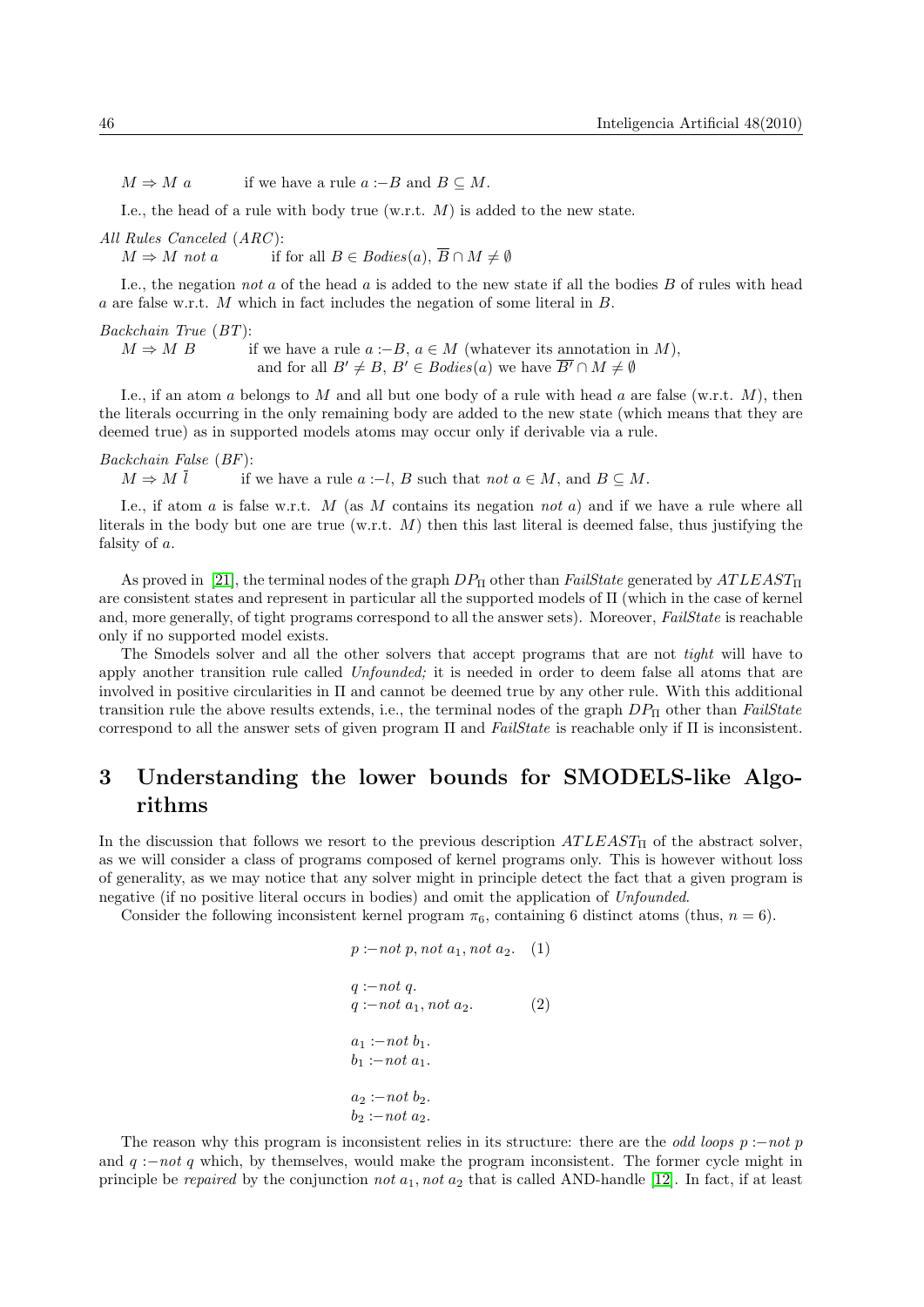one literal is deemed false (i.e., if either  $a_1$  or  $a_2$  are true) then p becomes false as well, as there are no other alternative rules with head  $p$ . The latter cycle, could also, in principle, be *repaired* by the same conjunction not  $a_1$ , not  $a_2$ , called OR-handle [\[12\]](#page-11-15): if both literals are deemed true (i.e., if both  $a_1$  or  $a_2$ are false) then  $q$  becomes true, thus *overriding* the contradictory rule. However, the two conditions are clearly mutually incompatible, and thus  $\pi_6$  is inconsistent. This might be easily checked either on the EDG (Extended Dependency Graph, [\[7\]](#page-10-4)) or even better on the Cycle Graph [\[12\]](#page-11-15) of the program itself.

Let us see how the abstract answer set solver  $ATLEAST_{\Pi}$  –which is of course oblivious to such "structural" information– would behave on  $\pi_6$ . We assume that the algorithm does not perform a *Decide* step if some other step is possible. We also assume (as most solvers do) to decide positive literals only. As said before, backtracking is up to the last decision. Also, the execution of the algorithm stops in a final state whenever all atoms have been assigned, no decision literal occurs in the state, and no further step is possible. The final state can be *FailState* in case the last but one state is inconsistent. We finally assume, quite arbitrarily but harmlessly, that UP is applied according to the order of the rules in the program.

Notice that the abstract solver behavior is simplified by the fact that, except for  $q$ , each atom is the head of just one rule. Thus, after deciding the head it is immediately possible to apply  $\Rightarrow$  BTor  $\Rightarrow$  ARC. An execution of the abstract solver always starts with the empty state, an proceeds via steps corresponding to the application of a transition rule. Following [\[21\]](#page-11-7) we indicate on the right of the current state (other than *FailState*) the transition which is applied (for conciseness, by using its label). Let us first assume that the solver tries to decide atom  $p$  first. This results in the following sequence of states:

 $\emptyset \Rightarrow D$  $p^d \Rightarrow BT$  $p^d$ , not  $p$ , not  $a_1$ , not  $a_2 \Rightarrow B$ not  $p \ldots$ 

I.e., as p is the head of just one rule, the solver applies Backchain True in order to try to justify its truth, but it immediately finds a contradiction which implies backtracking, i.e., retracting the decision to assume p true and asserting not p. The execution will then continue with some other decision. Let us instead assume that the solver tries to decide atom  $q$  first. This results in the following sequence of states:

(2) Decide atom  $q$  first.  $\emptyset \Rightarrow D$  $q^d$ , not  $a_1$ , not  $a_2 \Rightarrow BT$  $q^d$ , not  $a_1$ , not  $a_2$   $q^d$  ...

That is, assuming the truth of  $d$  leads, analogously to the case of deciding  $p$ , to a later retraction.

Therefore, as we are looking for a lower bound, we will optimistically assume that the solver will start its execution by deciding some atom other than p or q, say  $a_1$ . The execution will proceed, for instance, as follows:

 $\emptyset \Rightarrow D$  $a_1^d \Rightarrow \text{ARC}$  $a_1^d$ , not  $p \Rightarrow BT$  (or  $\Rightarrow ARC$ )  $a_1^d$ , not p, not  $b_1 \Rightarrow D$  $a_1^d$ , not p, not  $b_1$ ,  $q^d \Rightarrow \text{ARC}$  $a_1^d$ , not p, not  $b_1$ , q, not  $q \Rightarrow B$ 

Notice that in the above trace it is relevant whether one decides either  $a_2$  or q first. In particular, deciding  $q$  first leads more quickly to discovering the inconsistency, and it is what we have done as we are looking for a lower bound. This determines to backtrack the decision  $q<sup>d</sup>$ , which implies asserting not q that again implies q. What remains is a further backtracking, which means undoing  $a_1^d$  and restarting from *not*  $a_1$ , which implies  $b_1$ .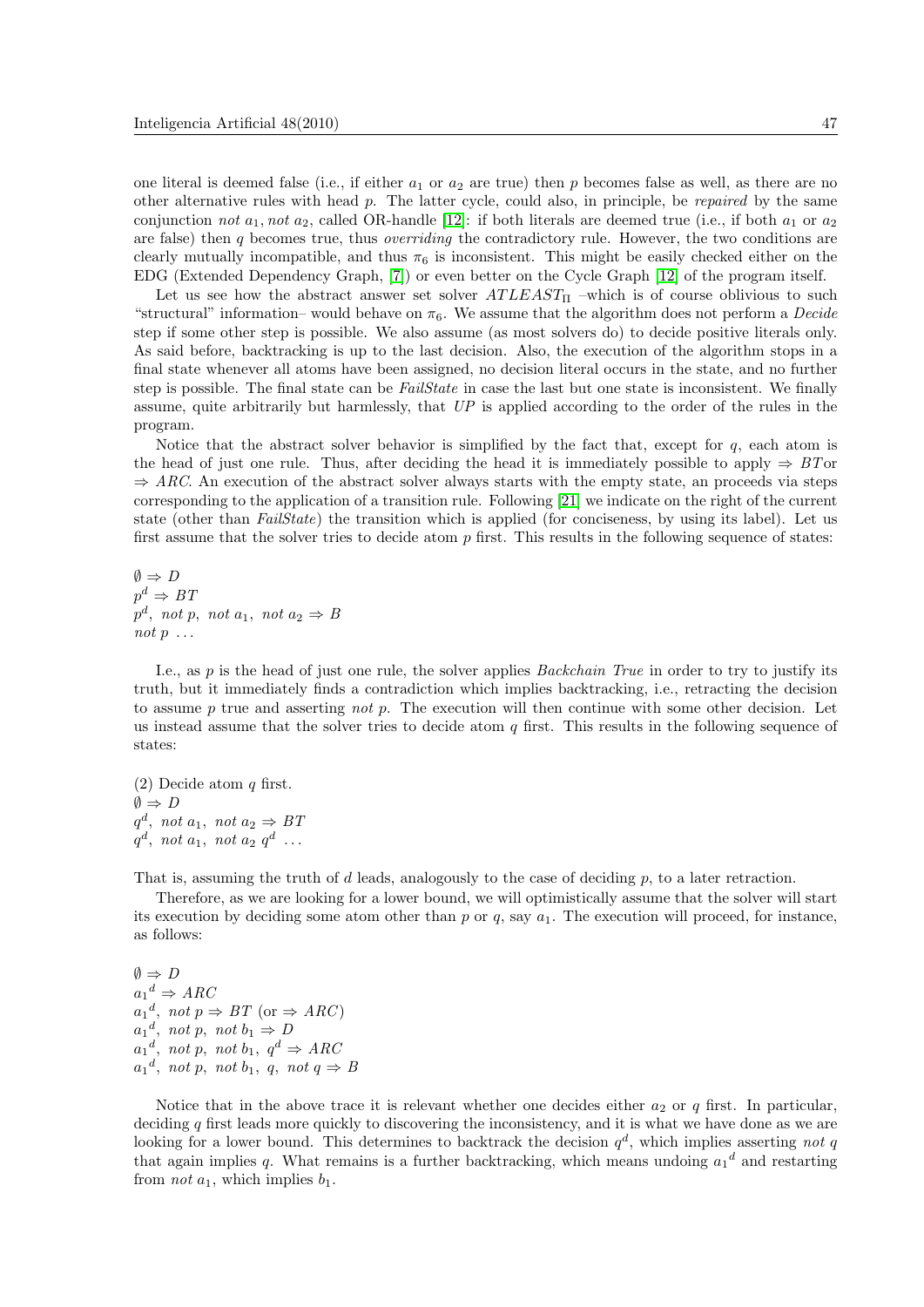$a_1^d$ , not p, not  $b_1$ , q, not  $q \Rightarrow B$  (6 steps) not  $a_1 \Rightarrow UP$ not  $a_1, b_1$  (two steps from backtracking)

If we now decide  $b_2$  we then get q. We would quickly run into an inconsistency on p, as all conditions of its only rule become true but one  $(not p)$ . The latter can be derived by means of *Backchain True* thus determining inconsistency and backtracking on the decision of p. Such backtracking, however, leads again to inconsistency, which forces us to retract the decision on  $f$  and assert not  $b_2$ , which finally yields  $a_2$ .

not  $a_1, b_1 \Rightarrow D$  (\*) not  $a_1, b_1, b_2^d \Rightarrow BT(\text{or} \Rightarrow ARC)$ not  $a_1, b_1, b_2^d, not a_2 \Rightarrow UP$ not  $a_1, b_1, b_2^d$ , not  $a_2, q \Rightarrow D$  (four steps, for each of the  $b_2$ 's if there were many) not  $a_1, b_1, b_2^d$ , not  $a_2, q, p^d \Rightarrow BT$ not  $a_1, b_1, b_2^d$ , not  $a_2, q, p^d$ , not  $p \Rightarrow B$ not  $a_1, b_1, b_2^d$ , not  $a_2, q$ , not  $p \Rightarrow UP$ not  $a_1, b_1, b_2^d$ , not  $a_2, q$ , not p,  $p \Rightarrow B$  (four steps more for each of the  $b_2$ 's if there were many) not  $a_1, b_1, not b_2 \Rightarrow UP$ not  $a_1, b_1, not b_2, a_2$  (two steps more for each of the  $b_2$ 's if there were many)

At this point, p becomes false as the body of its only clause is false, where q has to be decided and as the body of its second clause is false this leads to assuming that the first rule should work, and then to inconsistency and failure.

not  $a_1, b_1, not b_2, a_2 \Rightarrow ARC$ not  $a_1, b_1$ , not  $b_2, a_2, not$   $p \Rightarrow D$ not  $a_1, b_1, not b_2, a_2, not p, q^d \Rightarrow BT$ not  $a_1, b_1$ , not  $b_2, a_2, not p, q^d, not q \Rightarrow B$ not  $a_1, b_1$ , not  $b_2, a_2, not p, not q \Rightarrow UP$ not  $a_1, b_1$ , not  $b_2, a_2, not p, not q, q \Rightarrow F$ FailState (six final steps)

The total number of steps is 26, i.e., slightly less than 4n. It remains to see what would happen if at point  $(*)$  one would decide  $a_2$ .

not  $a_1, b_1 \Rightarrow D$ not  $a_1, b_1, a_2^d \Rightarrow BT(\text{or} \Rightarrow ARC)$ not  $a_1, b_1, a_2^d, not b_2 \Rightarrow ARC$ not  $a_1, b_1, a_2^d$ , not  $b_2, not p \Rightarrow D$  (three steps to get rid of p) not  $a_1, b_1, a_2^d, not b_2, not p, q^d \Rightarrow \text{ARC}$ not  $a_1, b_1, a_2^d, not b_2, not p, q^d, not q \Rightarrow B$ not  $a_1, b_1, a_2^d, not b_2, not p, not q \Rightarrow UP$ not  $a_1, b_1, a_2^d, not b_2, not p, not q, q \Rightarrow B$ 

It turns out that we must backtrack this decision; next, the execution would proceed as before (with some modifications). Had computation started by deciding  $a_2$  instead of  $a_1$ , by reverting the indexes we would have obtained the same trace. Instead, things might be different if we start by deciding  $b_1$ :

 $\emptyset \Rightarrow D$  $b_1^d$ , not  $a_1$  (two steps)  $(**)$ 

now, deciding  $b_2$  will quickly lead to inconsistency on p:

 $b_1^d$ , not  $a_1 \Rightarrow D$  $b_1^d$ , not  $a_1$ ,  $b_2^d \Rightarrow BT$  (or  $\Rightarrow ARC$ )  $b_1^d$ , not  $a_1$ ,  $b_2^d$ , not  $a_2 \Rightarrow UP$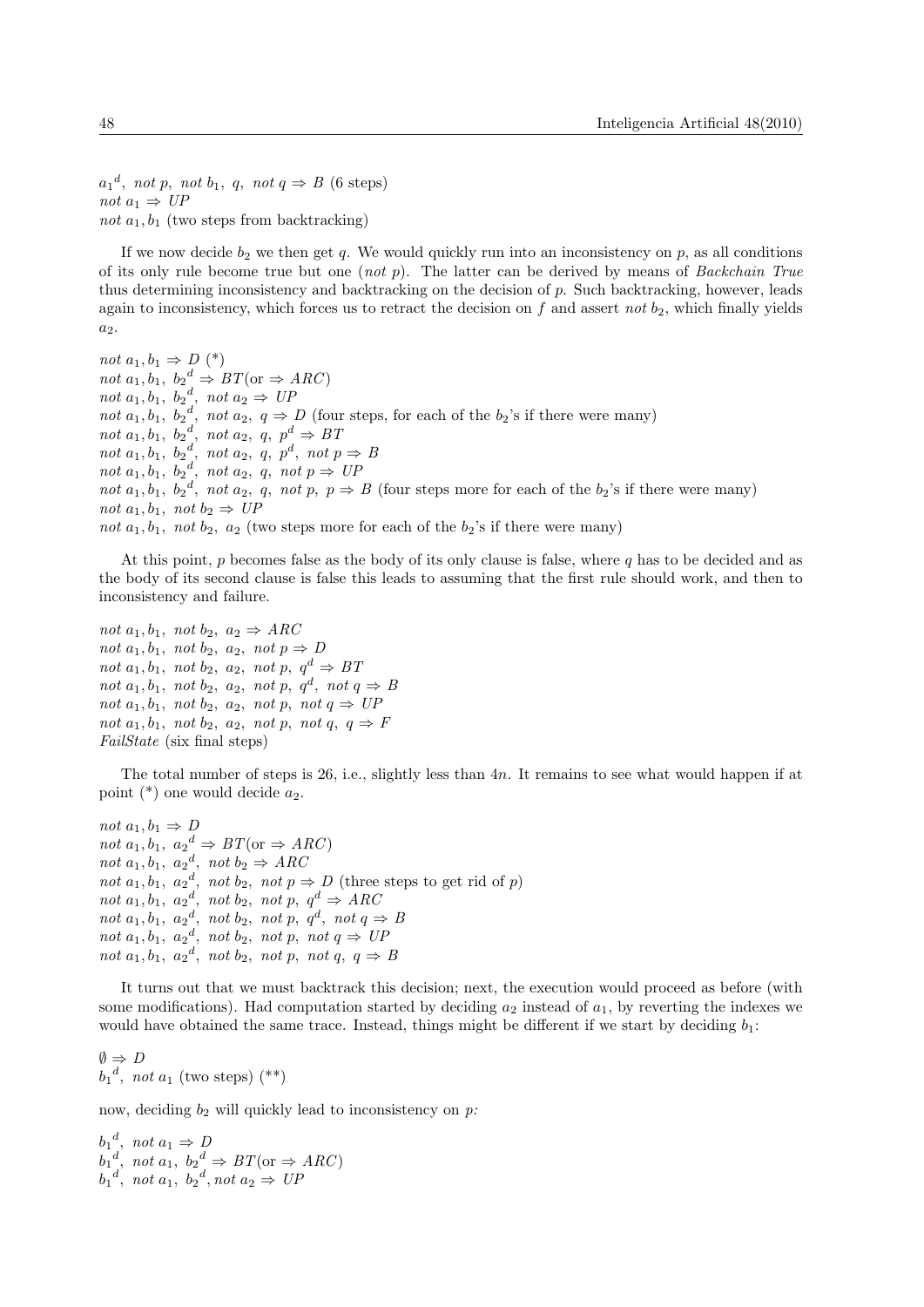```
b_1^d, not a_1, b_2^d, not a_2, q \Rightarrow Db_1^d, not a_1, b_2^d, not a_2, q, p^d \Rightarrow BTb_1^d, not a_1, b_2^d, not a_2, q, p^d, not p \Rightarrow Bb_1^d, not a_1, b_2^d, not a_2, q, not p \Rightarrow \textit{UP}b_1^d, not a_1, b_2^d, not a_2, q, not p, p \Rightarrow B (seven steps for each of the other b_2's, if any)
b_1^d, not a_1, not b_2 \Rightarrow UPb_1^d, not a_1, not b_2, a_2 \Rightarrow ARC
b_1^d, not a_1, not b_2, a_2, not p \Rightarrow Db_1^d, not a_1, not b_2, a_2, not p, q^d \Rightarrow BTb_1^d, not a_1, not b_2, a_2, not p, not q \Rightarrow \textit{UP}b_1^d, not a_1, not b_2, a_2, not p, not q, q \Rightarrow Bnot b_1 \Rightarrow UPnot b_1, a_1 \ldots (15 \text{ steps})
```
that is symmetrical to  $(*)$ . Another variation variation is to decide  $a_2$  at  $(**)$ .

```
b_1^d, not a_1 \Rightarrow Db_1^d, not a_1, a_2^d \Rightarrow BT (or \Rightarrow ARC)
b_1^d, not a_1, a_2^d, not b_2 \Rightarrow \text{ARC}b_1^d, not a_1, a_2^d, not b_2, not p \Rightarrow Db_1^d, not a_1, a_2^d, not b_2, not p, q^d \Rightarrow \text{ARC}b_1^d, not a_1, a_2^d, not b_2, not p, q^d, not q \Rightarrow Bb_1^d, not a_1, a_2^d, not b_2, not p, q^d, not q \Rightarrow \text{UP}not b_1 \Rightarrow UPnot b_1, a_1 (9 steps)
```
that is symmetrical to  $(*)$  and takes a few less steps. If we decide  $a_2$  (or symmetrically  $b_2$ ) from the beginning we get:

```
\emptyset \Rightarrow Da_2^d, not b_2 \Rightarrow ABCa_2^d, not b_2, not p \Rightarrow Da_2^d, not b<sub>2</sub>, not p, q^d \Rightarrow \text{ARC}a_2^d, not b_2, not p, q^d, not q \Rightarrow Ba_2^d, not b_2, not p, not q \Rightarrow \mathit{UP}a_2^d, not b_2, not p, not q, q \Rightarrow Bnot a_2 \Rightarrow UPnot a_2, b_2
```
which requires a decision recollecting one of the traces before. Therefore, the minimum number of steps that  $ATLEAST_\Pi$  needs to decide that  $\Pi_6$  is inconsistent is in  $\Omega(n)$ .

### <span id="page-8-0"></span>4 Generalization

The program above is a sample of the following class of programs, that we call AOH-programs where AOH stands for AND-OR-handles.

**Definition 4.1** An AOH-program  $\Pi_n$  has the following structure:

```
p := not\ p, not\ a_1, \ldots, not\ a_k. (1)
q := not q.
q := not a_1, \ldots, not a_k. (2)
\%for every a_i, i \leq k:
a_i := not b_i.b_i := not \ a_i.
```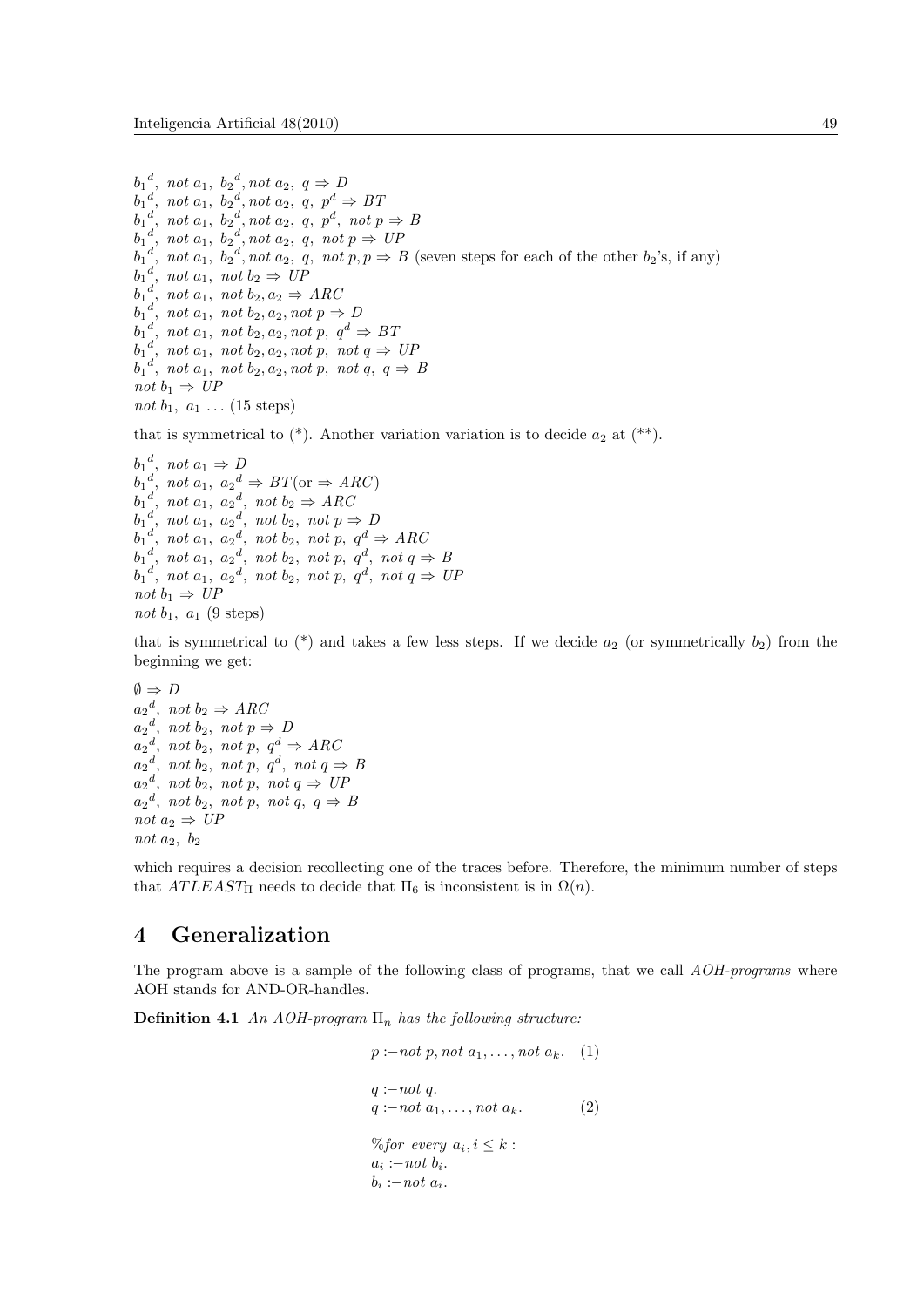#### There are  $2k + 2$  atoms and  $n + 1$  rules, as each atom occurs in the head of just one rule, except for q.

As in previous section, the body of rule (1) is an *AND handle*; for the program to be consistent, at least one of its conditions must be false (thus making the AND handle active), so that the head becomes false as well. The body of rule  $(2)$  is an *OR handle*; for the program to be consistent all the composing literals must be true, thus making the head true (active OR handle). In fact, no answer set would otherwise exists as the contradiction over  $p$  and/or  $q$  cannot be overridden.

It is easy to see that in the above program the two handles are *incompatible* in the sense that they cannot be both active, as this implies a conflict over at least a literal, that should be simultaneously true and false. Therefore we have the following proposition.

#### **Proposition 4.1** Every AOH-program  $\Pi_n$  is inconsistent, whatever the number n of composing atoms.

Notice that the above-defined AOH programs include in rules (1) and (2) two negative odd cycles (involving atoms  $p$  and  $q$  respectively) of length 1, i.e., composed of just one rule. In this sense, we might call these program AOH1-programs, and introduce the classes of AOHn-programs with  $n$  odd, involving two odd cycles each one of length at most n, the former one exhibiting AND handles (no matter in which rules) and the latter one exhibiting OR handles (no matter for which rules). The above proposition can thus be immediately extended to AOHn-programs.

As it is well-known, inconsistency of logic programs stems from negative odd cycles (every program involving no negative odd cycle is consistent). As discussed in depth in [\[12\]](#page-11-15), a kernel logic program is inconsistent either because there is an unconstrained odd cycle (i.e., an odd cycle without handles) or because, as it happens with AOH programs, there exist two odd cycles whose handles are incompatible. Kernelization does not affect the above result: in fact, on the one hand it eliminates atoms not involved in negative cycles and on the other hand removes literal true/false in every answer set and skips intermediate steps. The only effect can be that some odd cycles, which in the original program seemed to have handles, become unconstrained in its kernel version as the literals occurring therein are true w.r.t. the wellfounded model. Therefore, the significance of AOHn-programs consists in the fact that they characterize inconsistency for ASP programs.

Observation: every inconsistent logic program includes in its kernel counterpart either an unconstrained odd cycle or an AOHn-program (for some n).

Thanks to the above observation, the following lower-bound result, which can be easily extended to arbitrary AOHn-program, shall hold for every ASP program.

**Theorem 4.1** The abstract solver  $ATLEAST_\Pi$  on an AOH-program  $\Pi_n$  performs  $\Omega(n)$  steps.

Proof The proof is essentially the lifting of the detailed proof seen in the previous Section for the AOH program of size  $n=6$ . It suffices to notice that the given value for n is never accessed nor used in the derivation; i.e., we use n as a parameter for building the instance and for iterating over rules  $(1)$  and  $(2)$ , but we never exploit any property of the values assigned to  $n$ .

Hence, we can say that in general the winning strategy for performing the least possible number of steps is that of making both handles true. This quickly falsifies the contradictory atom that has been decided first, and determines later the contradiction on the second one thus leading to a failure state. This effect is obtained efficiently only if one chooses to decide in the first place all of the  $a_i$ 's. This choice results in getting all of them false (and thus no more decidable) via backtracking, obtaining therefore as soon as possible a failure state.

### <span id="page-9-0"></span>5 Concluding Remarks

As we have seen above, determining the strategy that chooses the atoms to assume true so as to result in the least possible number of steps requires information about the structure of the program. From the Cycle Graph (CG) [\[12\]](#page-11-15) of an AOH-program [\[12\]](#page-11-15) one would see immediately that the program is inconsistent. Granted that obtaining the CG is computationally expensive, the solver designers should evaluate whether some kind of structural analysis might actually be useful in order to reduce the number of steps, which is especially valuable on large problem instances.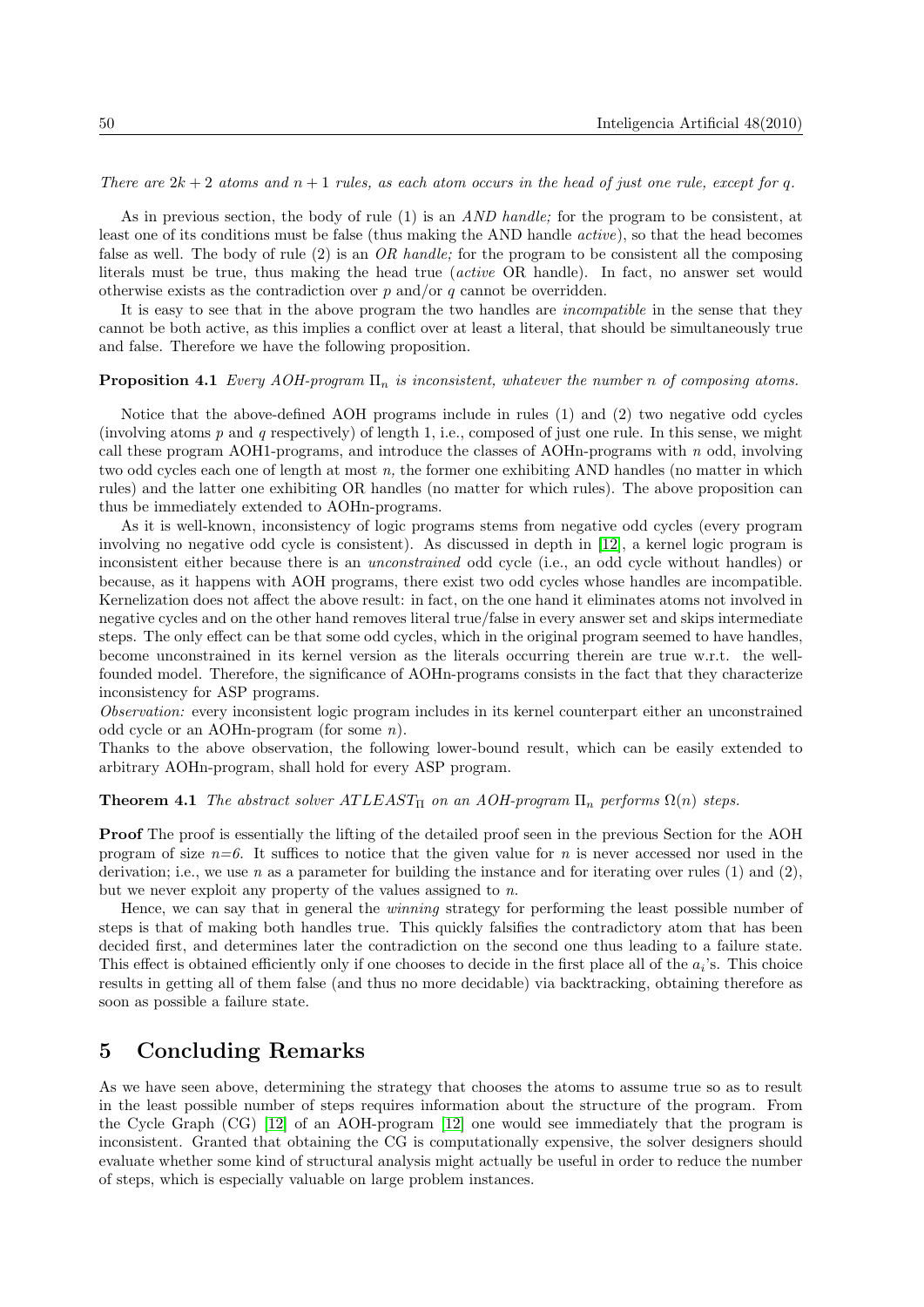We remind the reader about the existence of alternative algorithms for computing the answer sets, e.g., based on the EDG of a (kernelized) program [\[5\]](#page-10-10) whose underlying principles have been applied in order to improve existing solvers [\[18\]](#page-11-18).

To conclude, we have established that the lower bound of the ASP solvers that adopt the abstract solver algorithm, like SMODELS, is by no means bad. However, the integration with program analysis and transformation techniques might bring relevant advantages.

## Acknowledgements

We appreciated Victor Marek and Mirek Truszczynski for raising the problem of lower bounds for Answer Set computation in informal discussions at the ICLP 2008 Conference in Udine. The authors also wish to thank Yuliya Lierler for many useful and motivating discussions on this subject. The anonymous reviewers for the LANMR'09 Conference careful reviewed our work and made important suggestions on how to improve it.

### References

- <span id="page-10-1"></span>[1] Christian Anger, Torsten Schaub, and Miroslaw Truszczyński. ASPARAGUS – the Dagstuhl Initiative. ALP Newsletter, 17(3), 2004. See <http://asparagus.cs.uni-potsdam.de>.
- <span id="page-10-3"></span>[2] Krzysztof R. Apt and Roland N. Bol. Logic programming and negation: A survey. Journal of Logic Programming, 19/20:9–72, 1994.
- <span id="page-10-2"></span>[3] Web references for some ASP solvers . ASSAT: <http://assat.cs.ust.hk>; Clasp: <http://www.cs.uni-potsdam.de/clasp>; Cmodels: <http://www.cs.utexas.edu/users/tag/cmodels>; DeReS and aspps: <http://www.cs.uky.edu/ai/>; DLV: <http://www.dbai.tuwien.ac.at/proj/dlv>; Smodels: <http://www.tcs.hut.fi/Software/smodels>.
- <span id="page-10-0"></span>[4] Chitta Baral. Knowledge representation, reasoning and declarative problem solving. Cambridge University Press, 2003.
- <span id="page-10-10"></span>[5] A. Bertoni, G. Grossi, A. Provetti, V. Kreinovich, and L. Tari. The prospect for answer set computation by a genetic model. In Proc. of the AAAI Spring Symposium ASP 2001, pages 1–5. AAAI press, 2001.
- <span id="page-10-8"></span>[6] S. Brass, J. Dix, B. Freitag, and U. Zukowski. Transformation-based bottom-up computation of the well-founded model. Theory and Practice of Logic Programming, 1(5):497–538, 2001.
- <span id="page-10-4"></span>[7] G. Brignoli, S. Costantini, O. D'Antona, and A. Provetti. Characterizing and computing stable models of logic programs: the non–stratified case. In Proc. of the 1999 Conference on Information Technology, Bhubaneswar, India, 1999.
- <span id="page-10-7"></span>[8] S. Costantini. Contributions to the stable model semantics of logic programs with negation. In A. Nerode and V.S. Subrahmanian, editors, Logic Programming and Non-Monotonic Reasoning, Proceedings of the 2nd International Workshop LPNMR93, 1993.
- <span id="page-10-6"></span>[9] S. Costantini. Contributions to the stable model semantics of logic programs with negation. Theoretical Computer Science, 149, 1995. (prelim. version in Proc. of LPNMR93).
- <span id="page-10-5"></span>[10] S. Costantini and A. Provetti. Normal forms for answer sets programming. J. on Theory and Practice of Logic Programming, 5(6), 2005.
- <span id="page-10-9"></span>[11] S. Costantini and A. Provetti. Computing the kernel normal form of answer set programs. submitted, can be obtained form the authors, 2009.